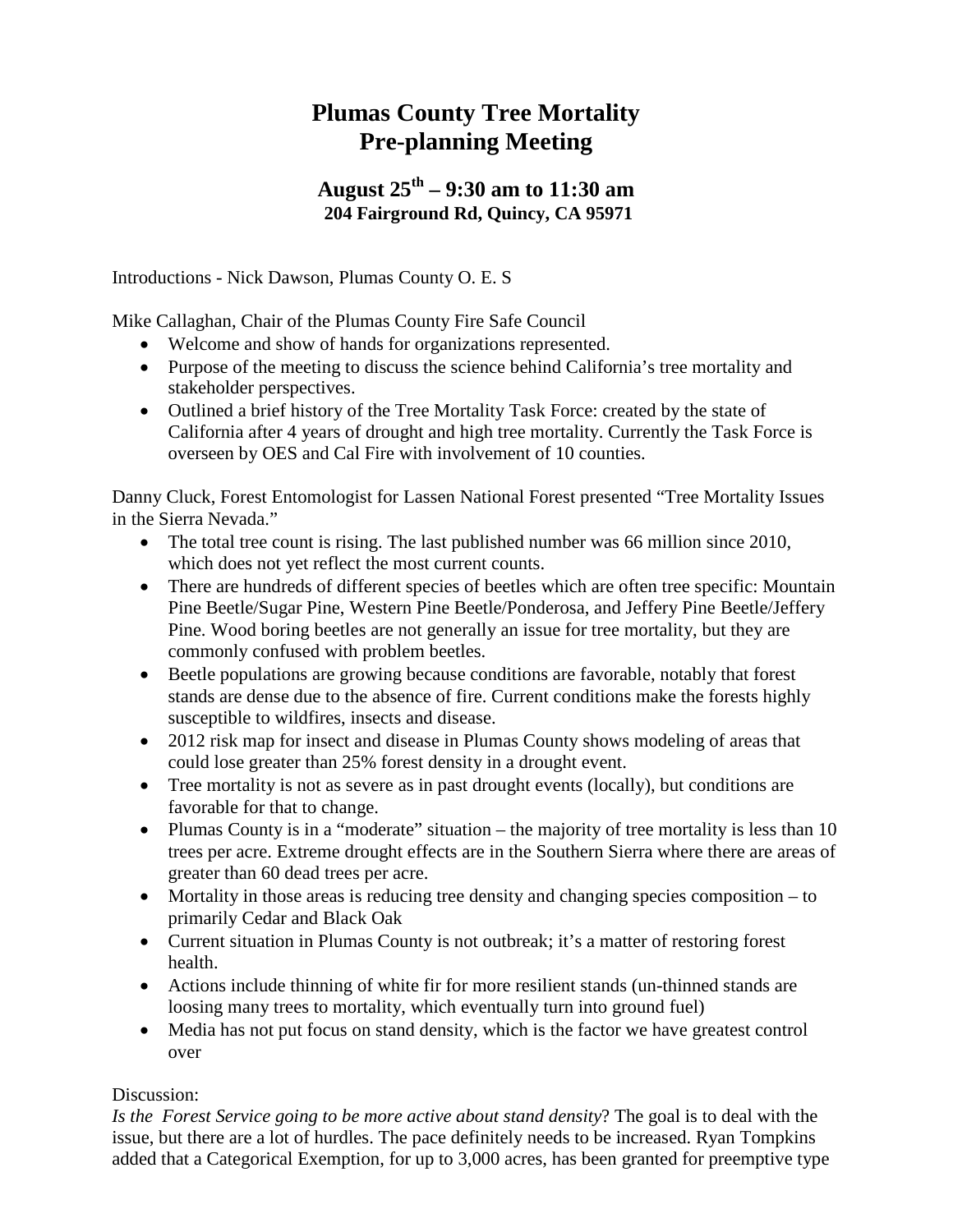work. Each district is planning to use the CE, but they need to have a collaborative group involved. This should help with streamlining projects.

*Once a tree is dead, is the beetle gone?* An attacked tree can stay green for a long time. By the time a tree starts turning orange the beetle is gone.

*How big was the logging work in the photos? (Sara Taddo Jones)* 200 acres, commercial and biomass.

*What is the timeline when action needs to be taken to stay ahead of mortality? Can beetles still be in the bark after the tree comes down? (Claude Sanders)* Inspect trees. Pitch tubes are the trees' defense. If they are too weak for defenses, maybe only dust (frass) will come out. It is ideal to remove infested trees from the site. Otherwise, it can be cut into firewood and covered with clear plastic in a sunny place to kill the beetles. If the bark is filled with holes, the beetles have left. If not, the larvae are still present. There are more resources available online. Depending on the type of beetle, such as red turpentine, the tree may survive. However, it's a sign that the tree has been identified as weak.

*What should be done for existing trees?* Inspect surrounding trees, there will not always be an issue.

*Have flights been conducted for 2016? (Sue McCourt)* Yes, but it will 2-3 weeks for an updated number.

*What is the beetles' capability to overwhelm a landscape?* In the Southern Sierra, treated areas were too small and isolated and have been overwhelmed by the beetle population. However, treatment has worked on a larger landscape scale in the Black Hills.

*Are the beetles subject to natural population crashes? (Claude Sanders)* Once in outbreak, predators don't have any influence. Beetle populations will crash once trees are healthier. A cold winter is not something we can rely on in this climate for control.

*Has research been done on treatment areas?* Yes, but not on the landscape scale. Larger GIS studies would be useful to aggregate information.

*What is the relationship of tree mortality to fire risk?* Once the needles have fallen off a tree the risk of a crown fire is greatly reduced. Studies have not looked at risk once the woody fuel is on the ground. However, California is different to the areas that have been studied.

Don Gordon, Chief CAL FIRE Lassen, Modoc, Plumas presented "State-wide Crisis and Actions by the California Tree Mortality Task Force."

- There is a statewide emergency response addressing public safety in urbanized forested areas. Particularly around how to get people out of these areas in the case of a fire, how to defend structures, and how to guarantee egress and ingress on roads. Falling trees pose risk to homes, lives, and power lines. The risk is greater than in the past because of the increased development in forested areas.
- With tree mortality is progressing rapidly, the complexity of the issue is what action we take.
- Trees succumbing to drought is a greater issue, not just the beetle killed trees
- The cost to address the 5.5 million trees recommended to be removed is overwhelming local agencies' and utilities' budgets.
- A Governor's declaration has been established to address these issues.
- In November 2015, the California Tree Mortality Task Force held its first meeting.
- The work of the task force is to:
	- Implement the Governor's Proclamation
	- Provide coordination among agencies/entities
	- Establish and focus efforts on High Hazard Zones (HHZs)
	- Identify funding sources